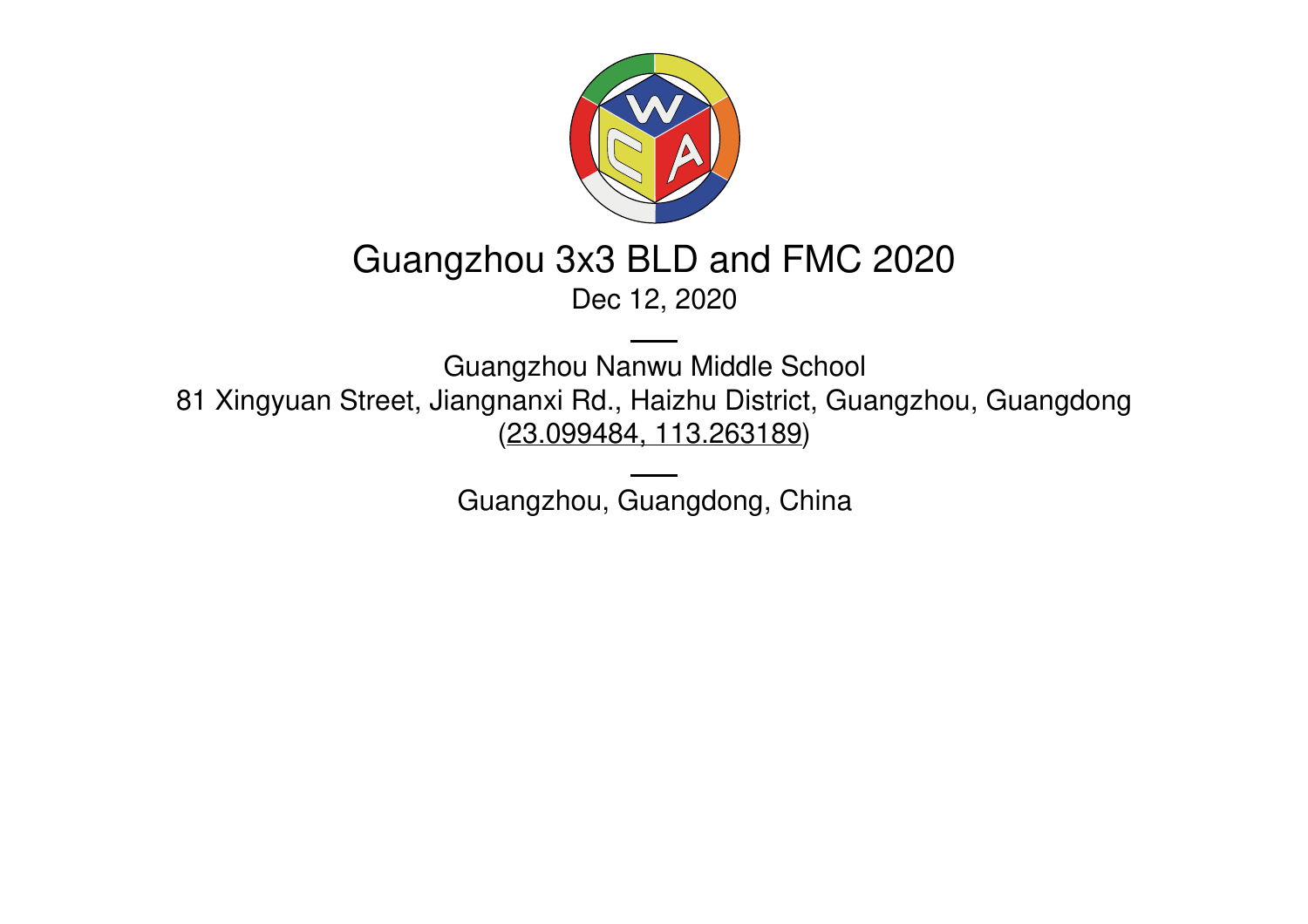### **Events**

| <b>Event</b>                           | Round | Format          | <b>Time limit</b> | Proceed |
|----------------------------------------|-------|-----------------|-------------------|---------|
| ■■<br>$\blacksquare$<br>$\blacksquare$ | Final | Bo <sub>3</sub> | 5:00.00           |         |
| $\blacksquare$<br>ПŞ                   | Final | Mo <sub>3</sub> | hour              |         |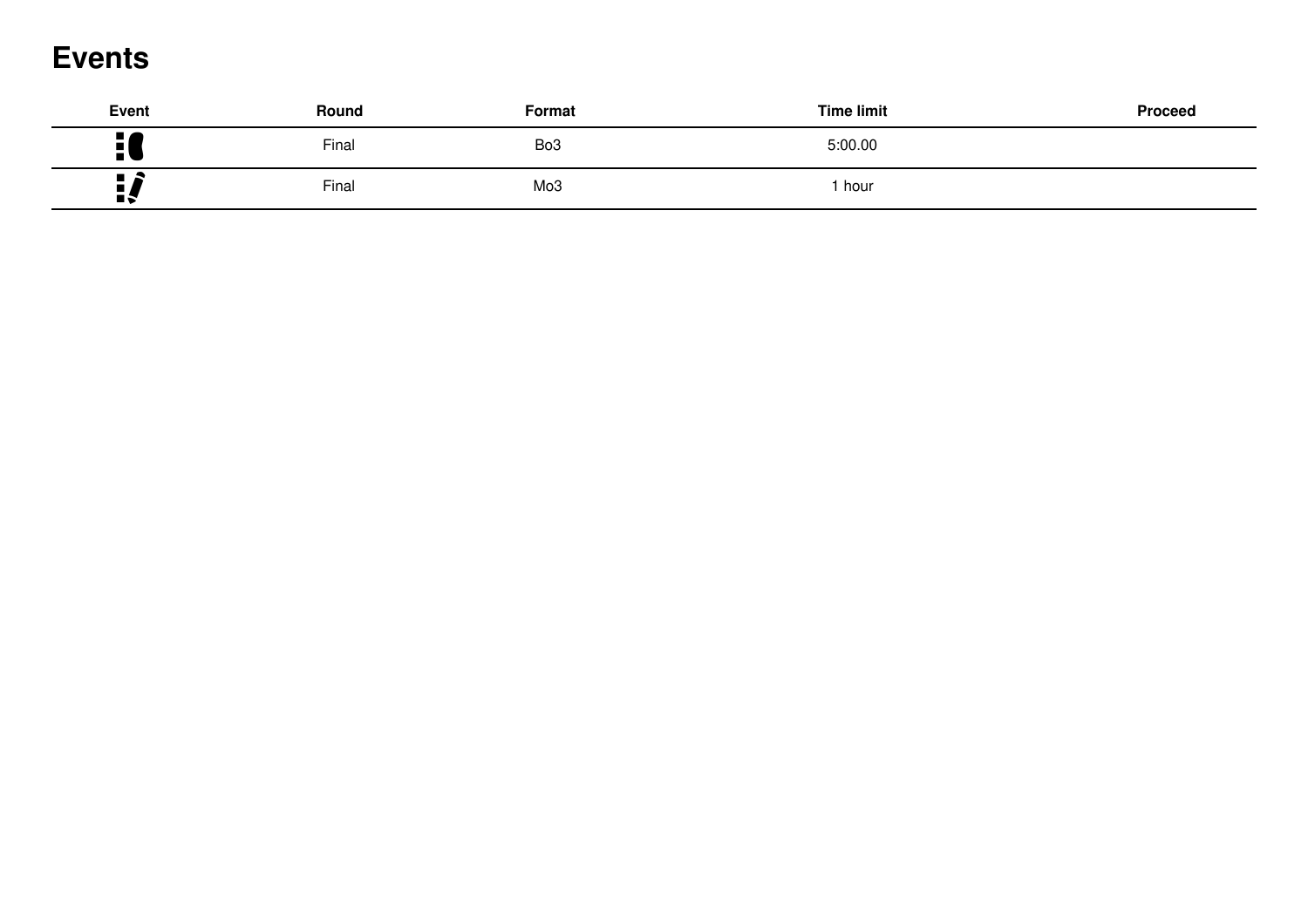## **Schedule for Saturday (December 12, 2020)**

| <b>Start</b> | End      | <b>Activity</b>                                  | Format          | <b>Time limit</b> | <b>Proceed</b> |
|--------------|----------|--------------------------------------------------|-----------------|-------------------|----------------|
| 12:40 PM     | 01:00 PM | Registration                                     |                 |                   |                |
| 01:00 PM     | 01:45 PM | H<br>3x3x3 Blindfolded Final                     | Bo <sub>3</sub> | 5:00.00           |                |
| 01:45 PM     | 02:00 PM | <b>Awards for 3BLD</b>                           |                 |                   |                |
| 02:00 PM     | 03:00 PM | ij<br>3x3x3 Fewest Moves Final (Attempt 1)       | Mo <sub>3</sub> | 1 hour            |                |
| 03:00 PM     | 03:30 PM | <b>Break</b>                                     |                 |                   |                |
| 03:30 PM     | 04:30 PM | ij,<br>3x3x3 Fewest Moves Final (Attempt 2)      | Mo <sub>3</sub> | 1 hour            |                |
| 04:30 PM     | 05:00 PM | <b>Break</b>                                     |                 |                   |                |
| 05:00 PM     | 06:00 PM | <u>:</u><br>3x3x3 Fewest Moves Final (Attempt 3) | Mo <sub>3</sub> | 1 hour            |                |
| 06:00 PM     | 06:15 PM | <b>Awards for FMC</b>                            |                 |                   |                |